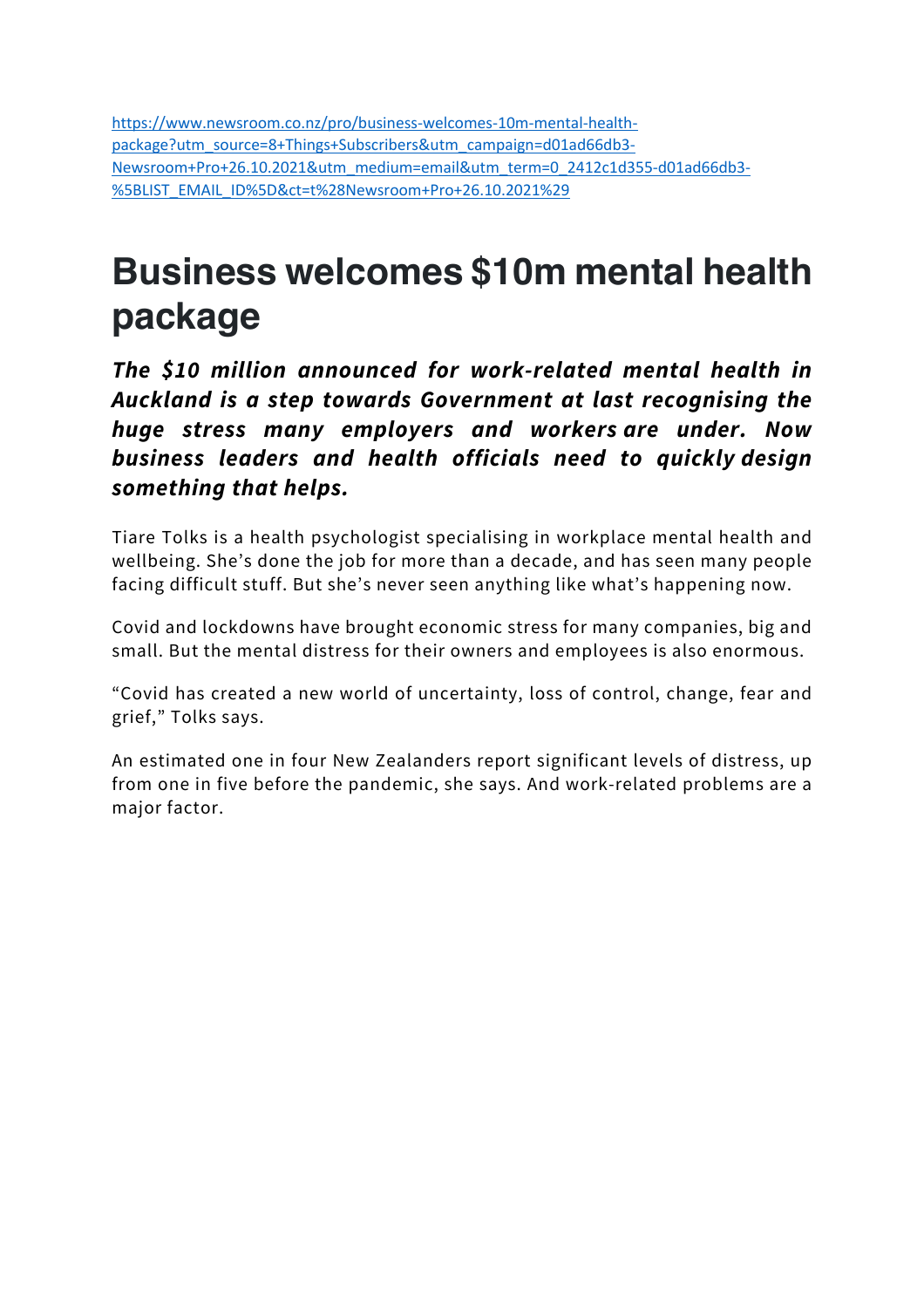

One in four people are feeling mental distress, Tiare Tolks says, and Covid-related work problems are a big part. Photo: Supplied

But employees, leaders and SME business owners often find it hard to ask for support, and executives and managers are grappling with how to identify, address, resource and evaluate what's happening in their workforces, Tolks says.

"Many leaders feel uncomfortable addressing suffering with their people for fear of 'getting it wrong'. They also feel unclear about their role, responsibility and what to do. And they struggle to ask for help themselves."

So the Government's announcement of \$10 million for business mental health support is good news. The money comes as part of a **boosted**, \$60 million programme of grants for advice and planning support under the Regional Business Partner Network.

The mental health money is only available for Auckland businesses, which is strange - why not for SME owners in locked-down Waikato or people with wrecked tourism business in the South Island?

However, as a much-needed recognition of the stress impacting Auckland business owners and workers it's a good step, says Amanda Maoate, a registered psychotherapist and performance coach with humansoftware.

She says she's seeing problems growing every week - anything from people having difficulty concentrating or struggling to do their work, to people at risk of suicide.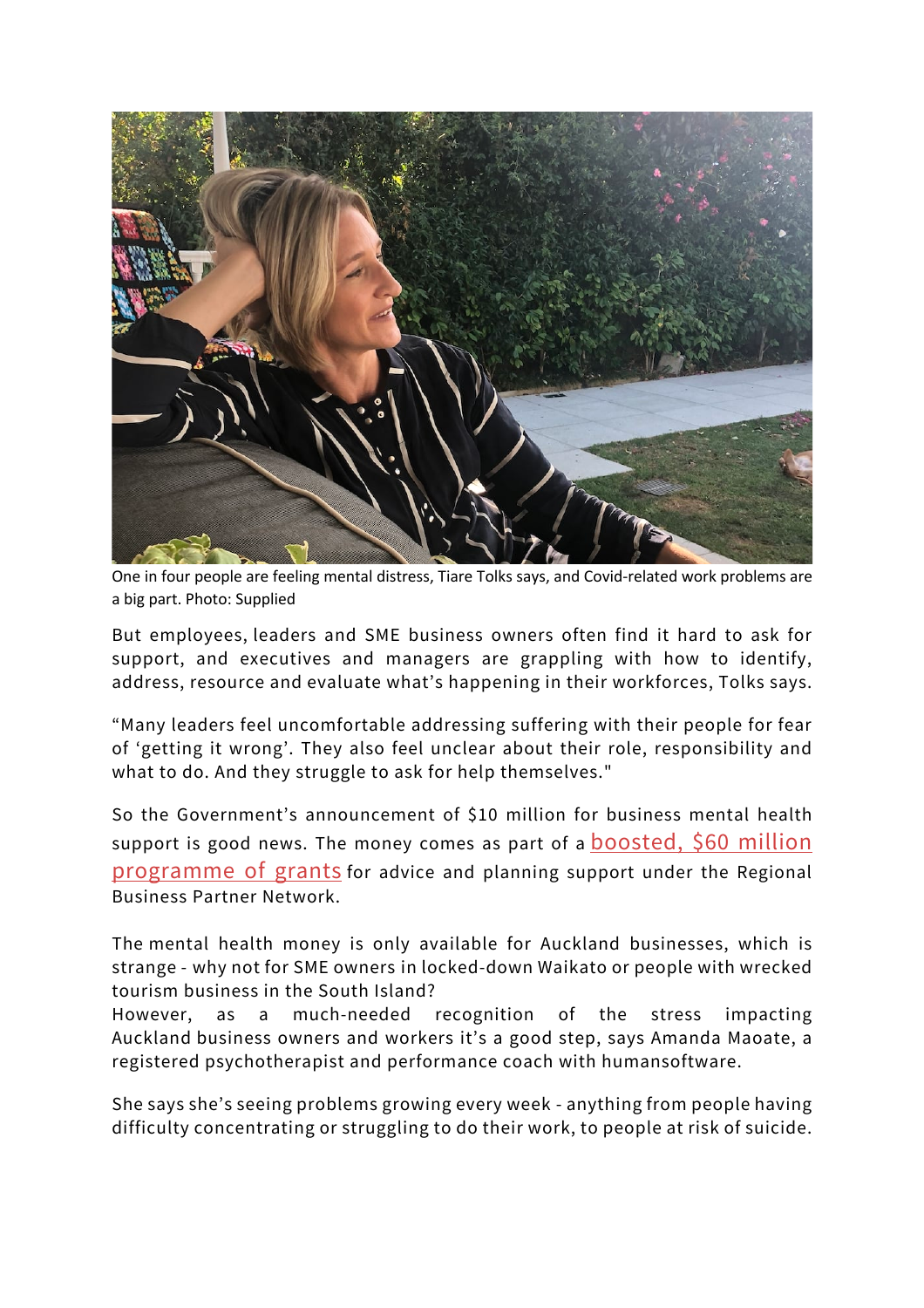

Amanda Maoate, locked down in Piha, says problems are getting worse. Photo: Supplied

"It's critical the Government is finally acknowledging and validating that workplace mental health is a real issue. They were aware, but until now they have not put their money where their mouth is."

Alan McDonald, head of strategy and advocacy at the Employers and Manufacturers Association, says once the EMA and other organisations, like the Auckland Business Chamber of Commerce, started pushing the Government on business mental health about a month ago, things moved quickly, culminating in the announcement today.

"It's gone from nowhere to a \$10 million package," McDonald says. "It's been sitting there in the background, but over the last three to four weeks it's reached a point you can't ignore. The lockdown has worn people down, their resilience has gone, and their ability to cope with change."

Small business owners are really under pressure, he says, but it's also hard for employers in bigger companies - line managers, for example.

A survey by recruitment company Frog pointed to locked-down working parents, managers, extroverts and new hires as being most at risk from 'burnout' - a World Health Organisation-recognised condition arising from poorly-managed workrelated stress.

#### **Designing the programme**

Companies and individuals hoping to get access to support will have to wait, however. The lack of recognition until now means programmes are only now starting to be designed.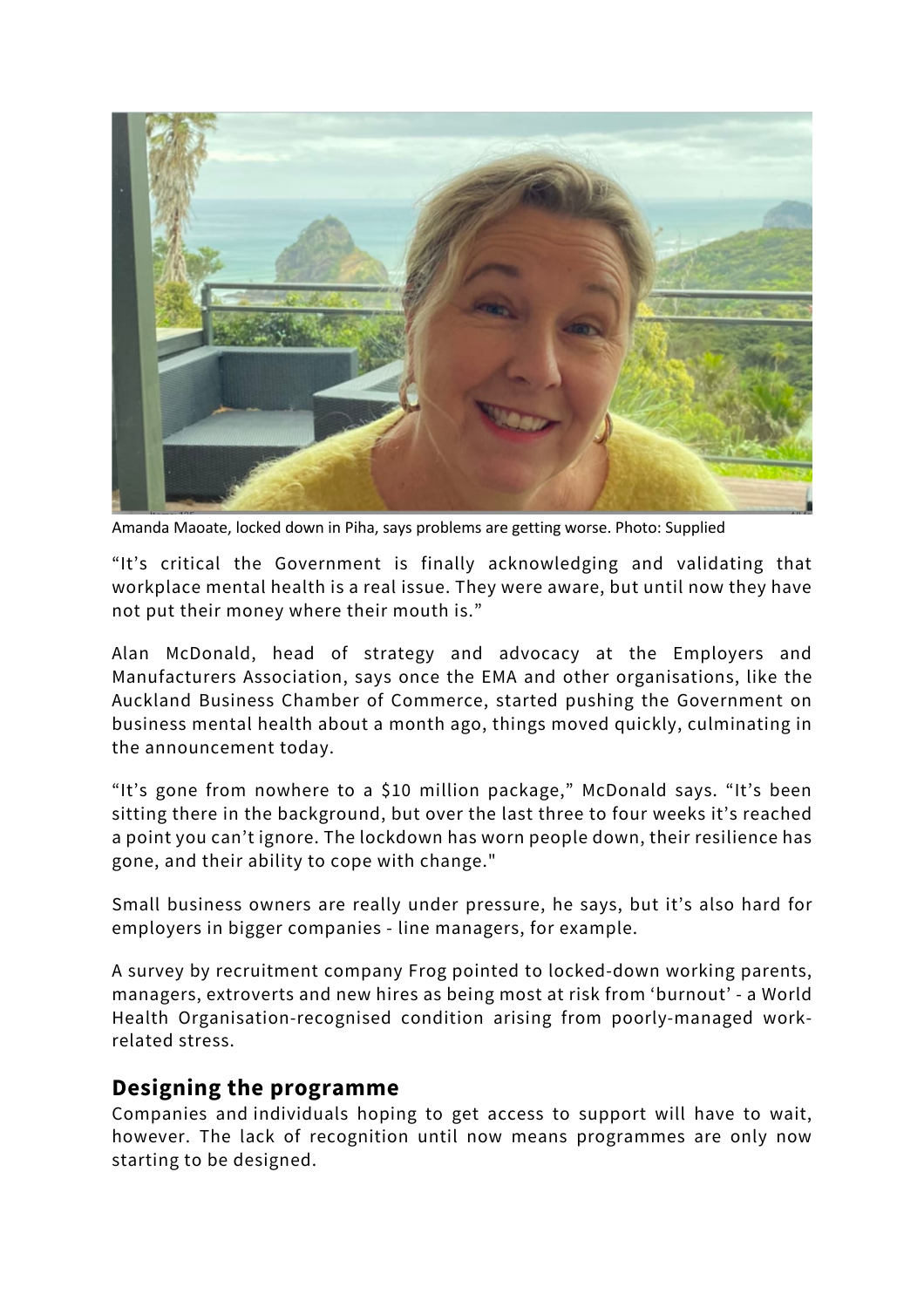"The Ministry of Business Innovation and Employment and the Ministry of Health, alongside the Auckland Chamber of Commerce and the Employers and Manufacturers Association, are currently working out the details including start dates in a co-design process," a senior official from the office of Economic Development Minister Stuart Nash, told Newsroom.

"The intention is for this to start as soon as practicable and cover as many businesses as possible."

Pushed further on timing, the spokesperson said officials had a "great first meeting with stakeholders today and we hope to be in a position to have further information in a couple of weeks".



Alan McDonald says the design group has an unofficial goal of November 1, but that might not be possible. Photo: Supplied

The EMA's Alan McDonald says while it would be good to get something ready for the first week of November, that might not be practical.

"It might be best just to say within the next two-three weeks, as the funding was only confirmed overnight, so allocating/accessing the funding process still isn't entirely clear to us."

Both Tiane Tolks and Amanda Maoate say there are plenty of good resources available, but often they are hard to find. A centralised database of practical information and resources would be a good start.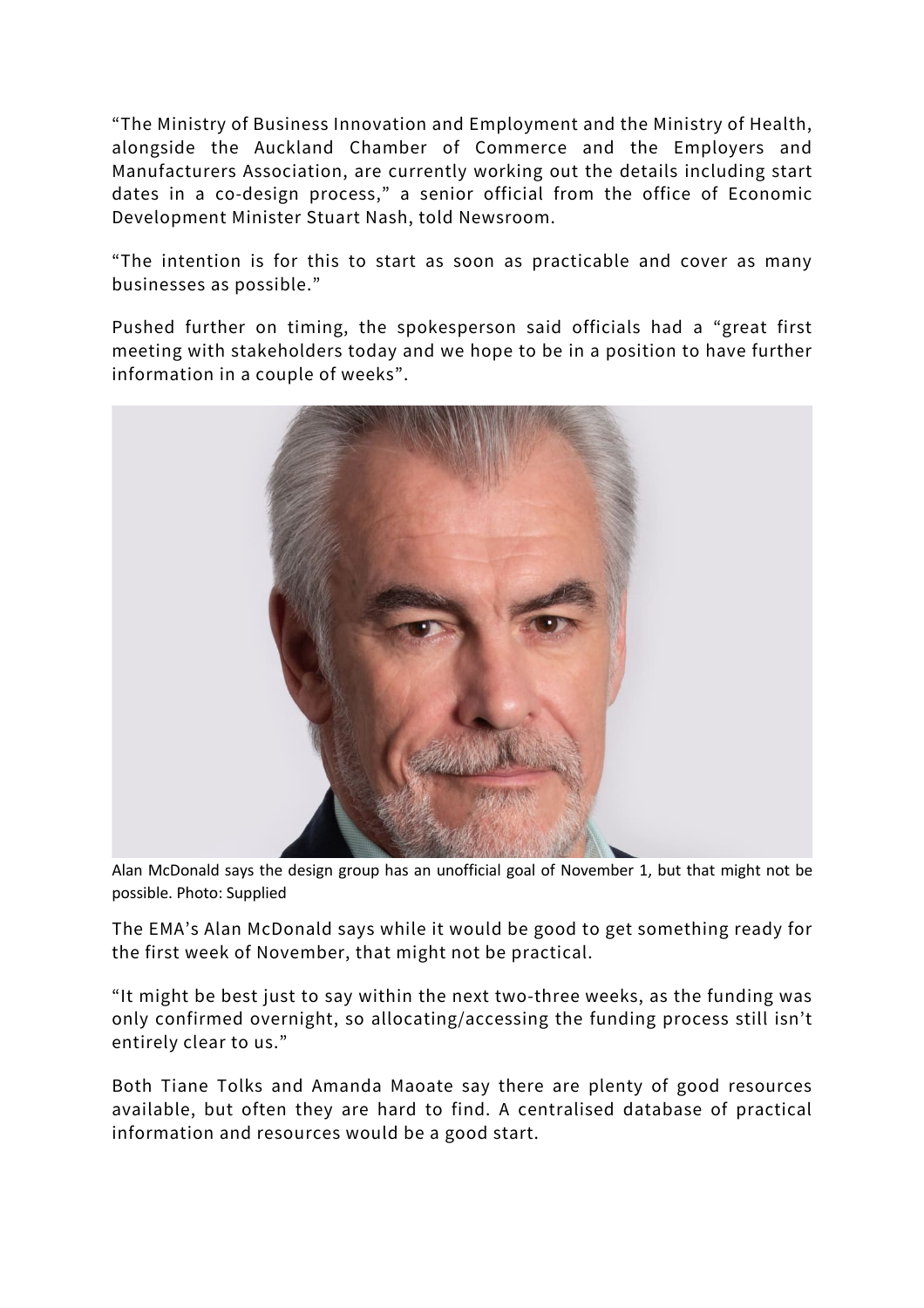Heather Polglase, Spark's human resources director, has seen at first hand a wide range of problems in the company's approximately 5000 employees - "from fear of the unknown, to social isolation, juggling childcare and dependents, and supporting people who are in vulnerable situations".

She says the team designing the \$10 million business mental health programme need to allow for a wide range of mental health issues.

"From what we have learned on our own journey since Covid hit in 2020, I would encourage the approach to be as holistic as possible, to cater to the wide range of challenges you could find in a workplace. These challenges can range from the more serious end of the spectrum, where people are really struggling, right through to what I'd call being 'under strain'.

"There is no one size fits all, and you need a range of different tools to cater to that spectrum of need."

Polglase says Spark has identified four key areas – work environments, connection, mind health, and energy. Interventions include giving every employee a 'day off on us', and employing health and wellbeing experts, including psychologists, to provide practical wellness tools for staff.

Jo Nicol, an organisational change consultant and director of Hiakai Co-labs says a good first step would be to create "a centralised, easy-to-find portal SMEs can go and get access information".

She says there are three different groups of people needing quite different resources: people at crisis point; people struggling; and people within an organisation who are "enablers of mental health, who create an environment to address the problems".

## **"Leaders need to be able to ask the question, 'How are you?, say 'I'm worried about you'. And then they need to be comfortable they can handle the answer."**

### **Amanda Maoate, humansoftware**

Maoate says companies could have people trained to see and act on mental health issues, rather like designated first aiders, but for wellness.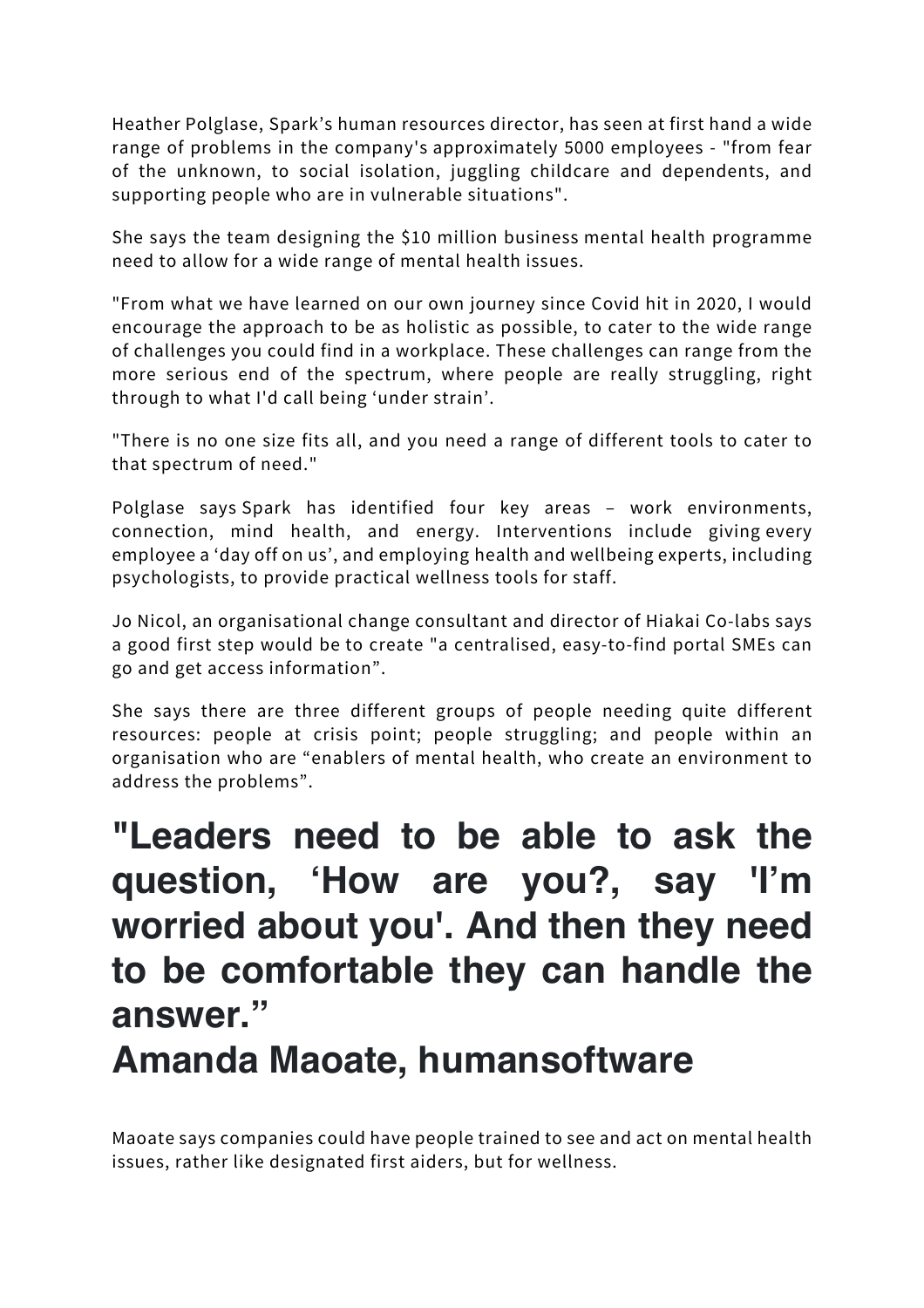But she believes the importance of mental health should also be embedded within the framework of every company, from the board down, like physical health and safety is now.

"Leaders need to be equipped to have conversations with someone they are worried about - and then know what to do next. They can be difficult conversations, and we aren't expecting people to be mini-mental health practitioners. But they need to keep eyes and ears open and they need to be able to ask the question, 'How are you?, say 'I'm worried about you'. And then they need to be comfortable they can handle the answer."

### **A business-led approach**

Nicol says she is working on bringing together a senior leadership forum to work on common mental health issues facing SMEs and corporates. "How to write a wellbeing strategy, how to deal with mental illness in their workplace, how to get quick access to skilled professional staff".



Jo Nicol says mental health needs a business-wide, CEO-led approach. Photo: Nikki Mandow

She says after being quoted in a recent Newsroom article (Stressed, locked down Auckland workforce ignored in Government's Level 3 decision), Nicol received a flurry of messages from executives keen to be involved in a business-led initiative.

"Mental health issues can't be solved one company at a time," she says. "A business-led solution where companies combine resources for the betterment of organisations nationally is a far smarter approach."

### **Does the Government really understand?**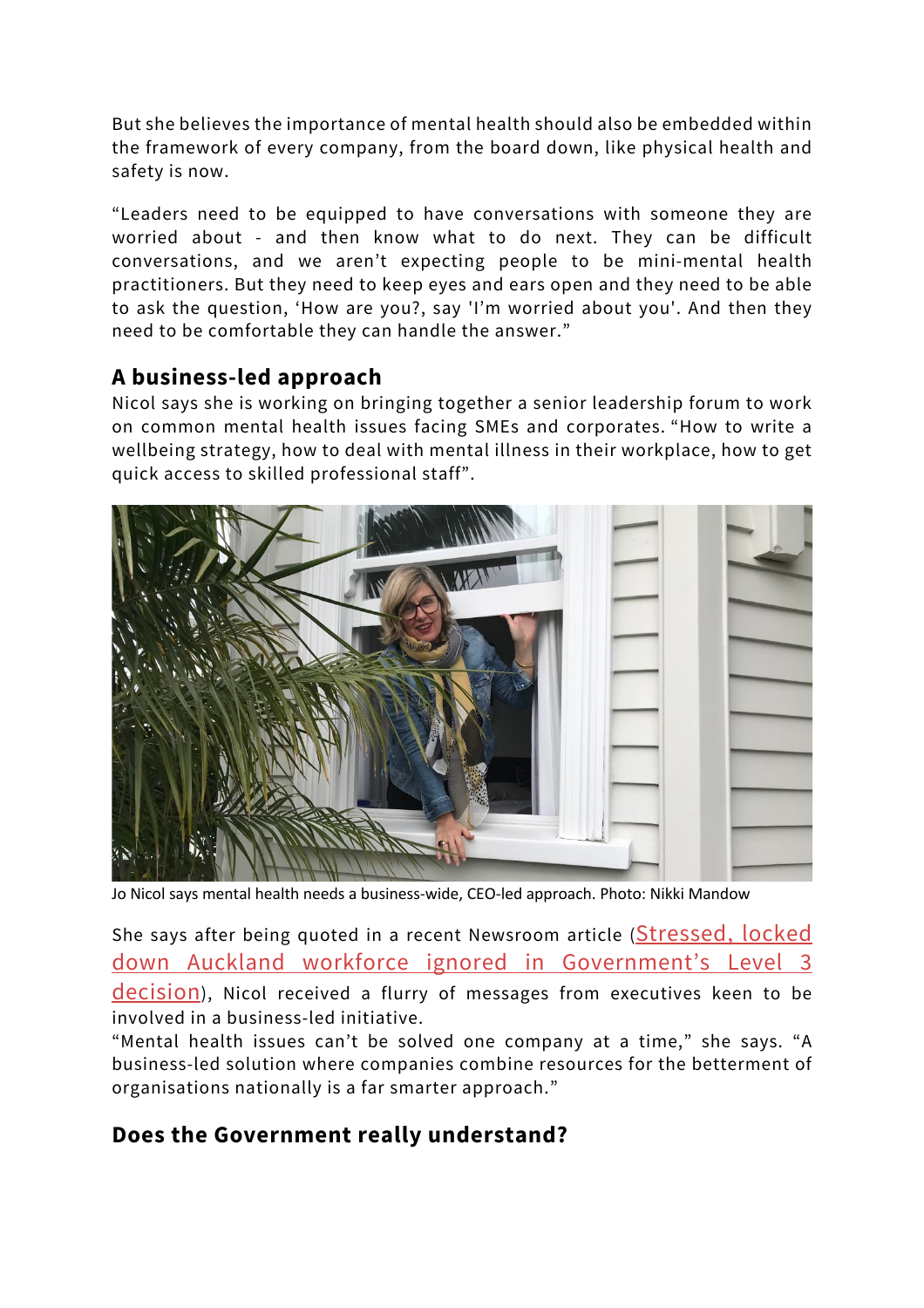Meanwhile, the Government has doubled down on its insistence that Auckland businesses cannot use the small freedoms available under Level 3, Step 1 to check in on stressed or vulnerable staff one-on-one - even outside and masked.

"Alert Level 3, Step 1 is about allowing Aucklanders to connect with family and loved ones again in a safe way. While it allows increased opportunities for seeing people outdoors and engaging in outdoor recreation, it is not intended to change the Alert Level 3 guidance around business operations," a spokesperson from the Department of Prime Minister and Cabinet told Newsroom after the announcement.

Instead, "businesses wanting help supporting their employees' mental wellbeing can refer to the Mental Health and Wellbeing Support page on the business.govt.nz website", the spokesperson said.

Newsroom took a look. There is some useful material, including articles and helpline numbers. But no articles relevant to business stress and burnout have been updated since the latest, potentially most damaging pandemic started in August, and a top-line article on resilience for small business owners almost callously references ways to access help that only business people outside Auckland can enjoy.



This Government-sanctioned photo of a cosy wellness chat won't be much comfort to stressed Auckland business people. Photo: business.govt.nz

Underneath this photo of two people chatting knee-to-knee in a booth (remember that, Auckland?), the article, written in February, starts with this helpful reminder: "2020 might be in the rear-vision mirror, but Covid-19 is not yet behind us." You don't say.

The article continues with resilience tips, like "expand your network".

"You might want to organise a regular coffee catch-up with another business owner, or see what events your local Chamber of Commerce has coming up.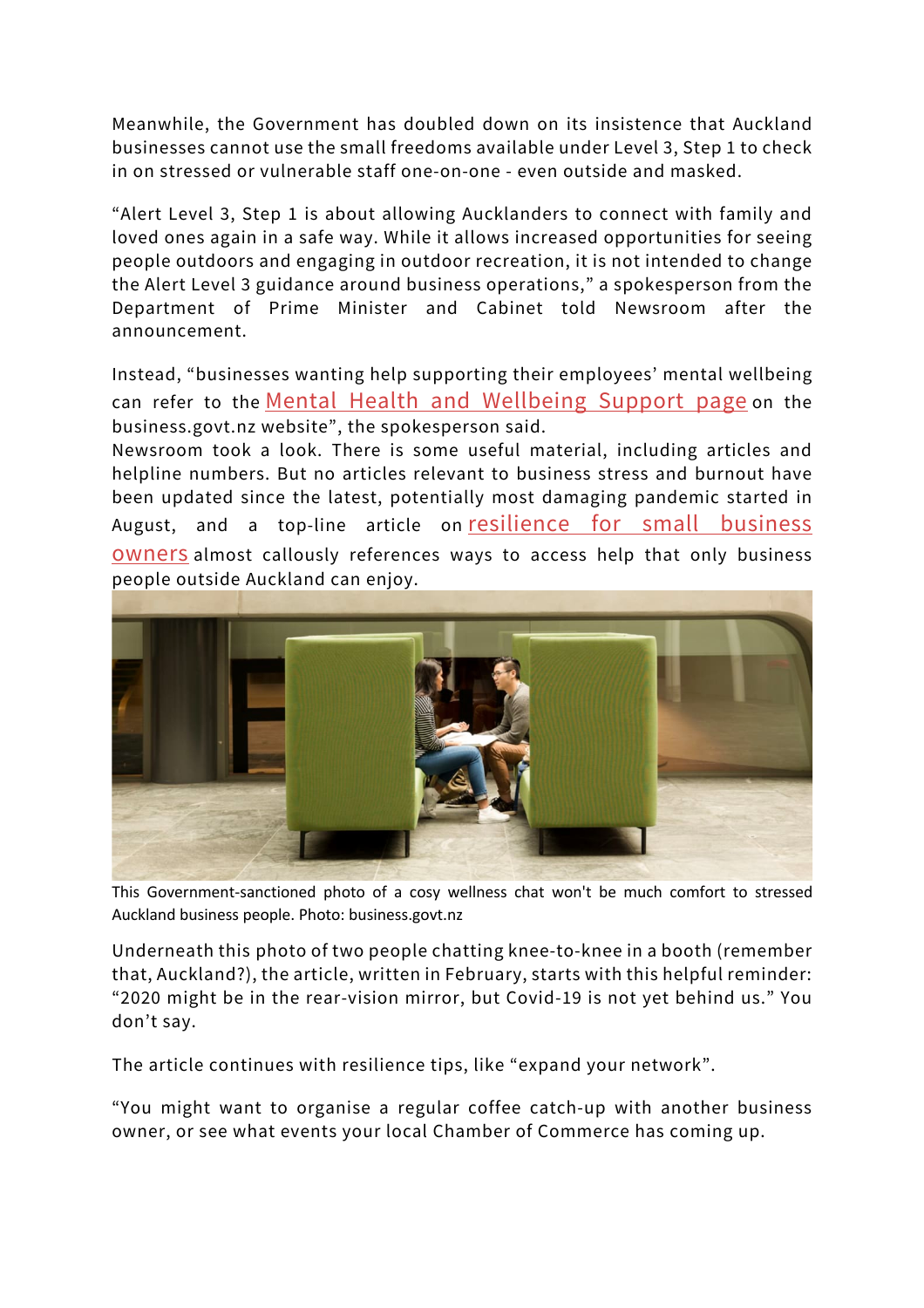"This will help combat social isolation as well as keep you up to date on new developments and put you in touch with your peers."

# **"Do a small group of people in Wellington know what's happening in Auckland? Do they realise how serious the situation is?" Brett O'Riley, EMA**

It's the sort of attitude from Wellington that Auckland-based Brett O'Riley, chief executive of the EMA, finds unconscionable. Commenting on the fact Aucklanders can now have a picnic with friends, or a walk with whānau, but a manager is not legally allowed to catch up with a struggling staff member in the park, and a stressed, stuck-at-home office worker can't get support from a colleague through a one-on-one, masked, stroll along a beach, O'RIley says the Government's actions can feel callous.



Brett O'Riley says business duty of care to employees includes mental health. Photo: Supplied

This isn't an abstract conversation, he told Newsroom. This is about companies with staff members at risk, maybe suicidal. It's about telling business leaders to ignore their duty of care to an increasingly vulnerable workforce.

"How can DPMC advocate that with a clear conscience? Do a small group of people in Wellington know what's happening in Auckland? Do they realise how serious the situation is?"

### **We can't ignore this**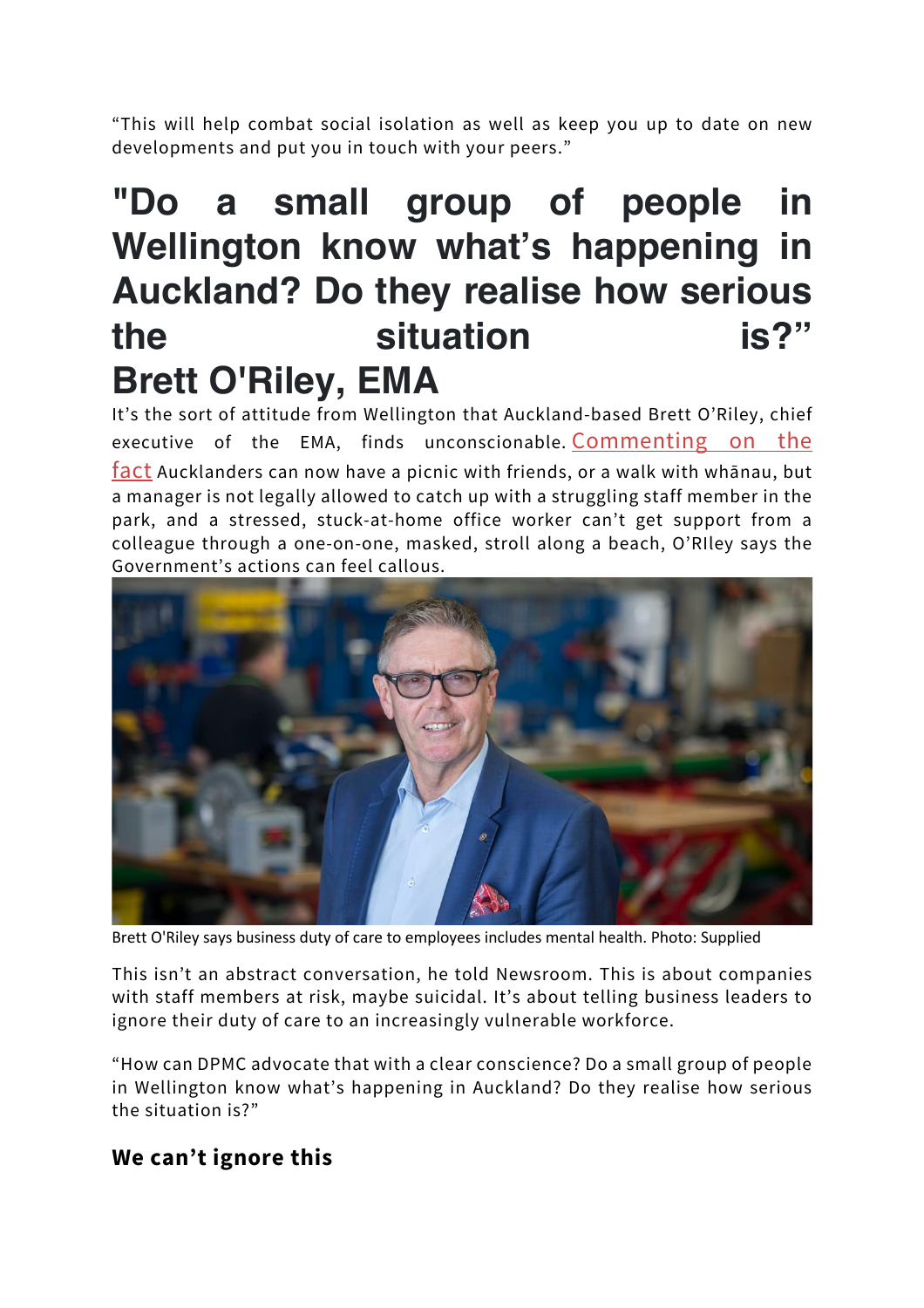Auckland Business Chamber chief executive Michael Barnett says he's noticing the stress of lockdown in his own life and own organisation, as well as in the companies he talks to.

### **"People are not dealing with it. People are struggling. I'm seeing it, I'm hearing it."**

### **Michael Barnett, Auckland Business Chamber**

Barnett lost a son to suicide in 2016 and is critically aware of the way mental illness can impact individuals and the people around them.

And he knows Covid, particularly the extended Covid lockdown, is very hard for many business people.

"People are not dealing with it. People are struggling. I'm seeing it, I'm hearing it."